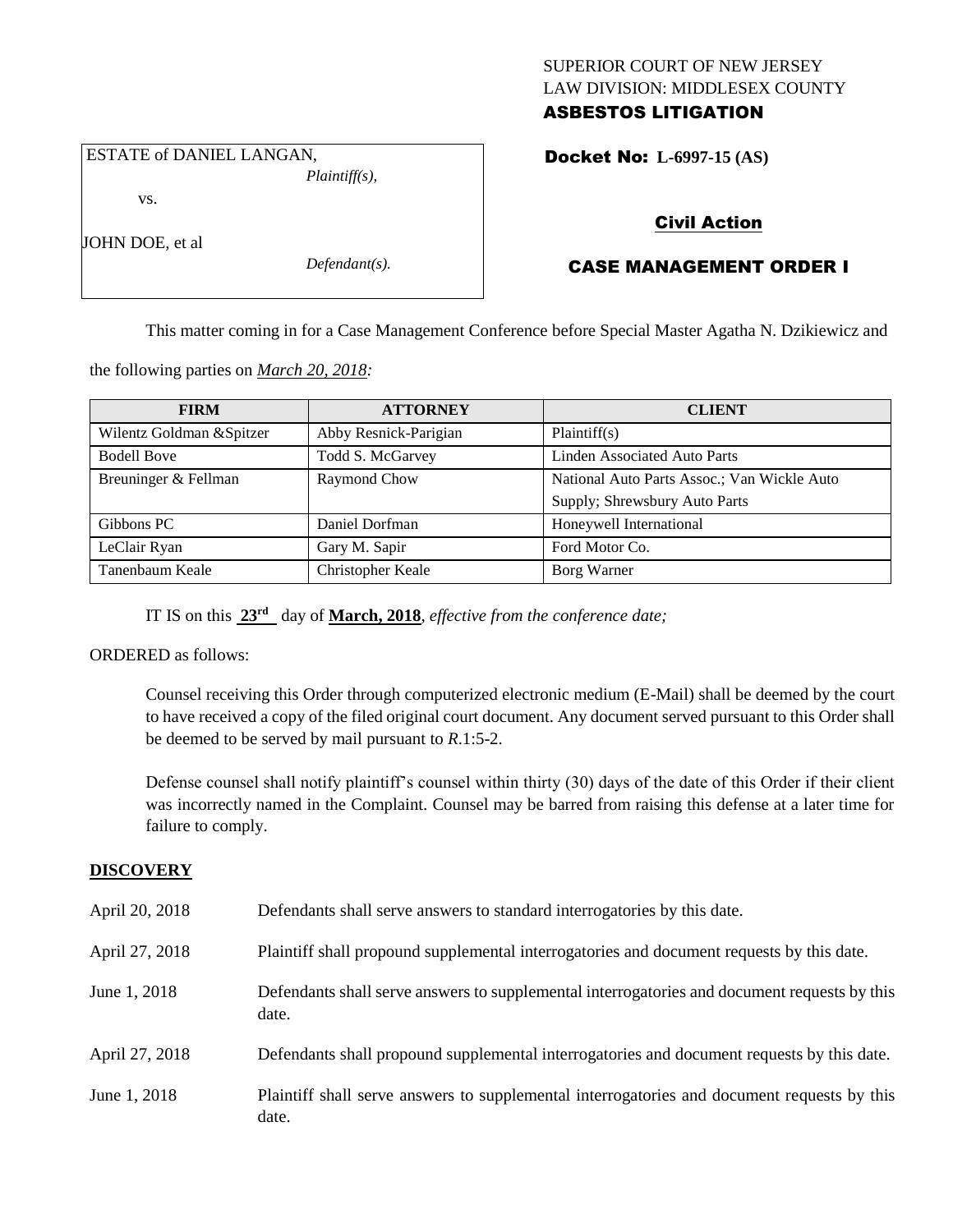June 29, 2018 Fact discovery, including depositions, shall be completed by this date. Plaintiff's counsel shall contact the Special Master within one week of this deadline if all fact discovery is not completed.

### **EARLY SETTLEMENT**

- August 24, 2018 Settlement demands shall be served on all counsel and the Special Master by this date.
- September 25, 2018 @ 10:00am Early settlement conference. All defense counsel shall appear with authority to negotiate settlement and have a representative authorized to negotiate settlement available by phone. Any request to be excused from the settlement conference shall be made to the Special Master no later than 4:00pm of the day prior to the conference.

### **SUMMARY JUDGMENT MOTION PRACTICE**

| July 6, 2018 | Plaintiff's counsel shall advise, in writing, of intent not to oppose motions by this date. |  |  |
|--------------|---------------------------------------------------------------------------------------------|--|--|
|              |                                                                                             |  |  |

- July 20, 2018 Summary judgment motions shall be filed no later than this date.
- August 17, 2018 Last return date for summary judgment motions.

### **MEDICAL DEFENSE**

December 14, 2018 Defendants shall identify its medical experts and serve medical reports, if any, by this date. In addition, defendants shall notify plaintiff's counsel (as well as all counsel of record) of a joinder in an expert medical defense by this date.

## **LIABILITY EXPERT REPORTS**

- October 31, 2018 Plaintiff shall identify its liability experts and serve liability expert reports or a certified expert statement by this date or waive any opportunity to rely on liability expert testimony.
- December 14, 2018 Defendants shall identify its liability experts and serve liability expert reports, if any, by this date or waive any opportunity to rely on liability expert testimony.

#### **ECONOMIST EXPERT REPORTS**

- October 31, 2018 Plaintiff shall identify its expert economists and serve expert economist report(s), if any, by this date or waive any opportunity to rely on economic expert testimony.
- December 14, 2018 Defendants shall identify its expert economists and serve expert economist report(s), if any, by this date or waive any opportunity to rely on economic expert testimony.

#### **EXPERT DEPOSITIONS**

January 18, 2019 Expert depositions shall be completed by this date. To the extent that plaintiff and defendant generic experts have been deposed before, the parties seeking that deposition in this case must file an application before the Special Master and demonstrate the necessity for that deposition. To the extent possible, documents requested in a deposition notice directed to an expert shall

 $\_$  ,  $\_$  ,  $\_$  ,  $\_$  ,  $\_$  ,  $\_$  ,  $\_$  ,  $\_$  ,  $\_$  ,  $\_$  ,  $\_$  ,  $\_$  ,  $\_$  ,  $\_$  ,  $\_$  ,  $\_$  ,  $\_$  ,  $\_$  ,  $\_$  ,  $\_$  ,  $\_$  ,  $\_$  ,  $\_$  ,  $\_$  ,  $\_$  ,  $\_$  ,  $\_$  ,  $\_$  ,  $\_$  ,  $\_$  ,  $\_$  ,  $\_$  ,  $\_$  ,  $\_$  ,  $\_$  ,  $\_$  ,  $\_$  ,